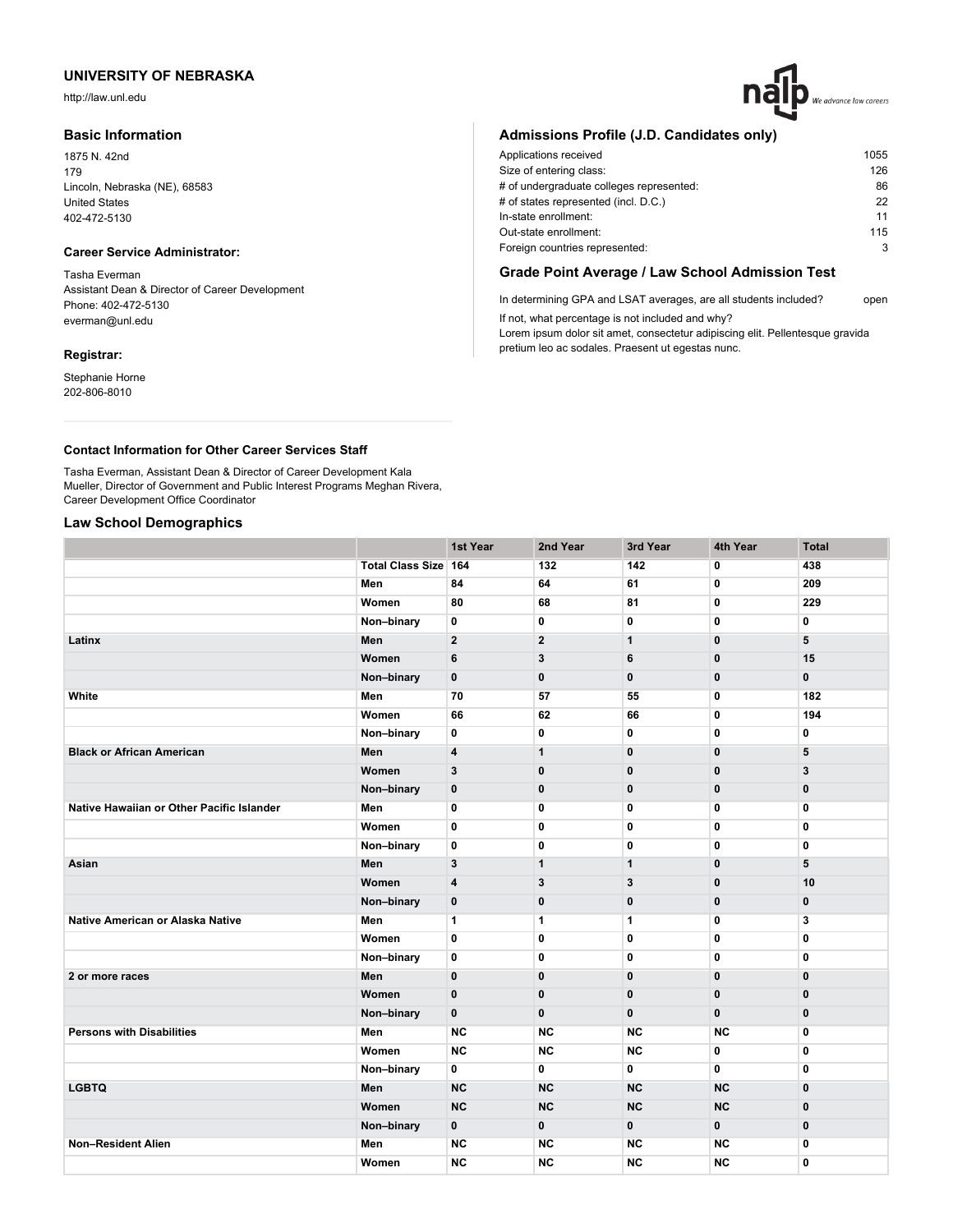|         | Non-binary | 0         |           |           | 0         | 0 |
|---------|------------|-----------|-----------|-----------|-----------|---|
| Veteran | Men        | <b>NC</b> | nc        | <b>NC</b> | <b>NC</b> |   |
|         | Women      | <b>NC</b> | <b>NC</b> | <b>NC</b> | <b>NC</b> |   |
|         | Non-binary | 0         |           |           |           |   |

## **Comments**

We are excited to report that as of now (May 2022) we have an incoming class of 22% diversity. Making progress!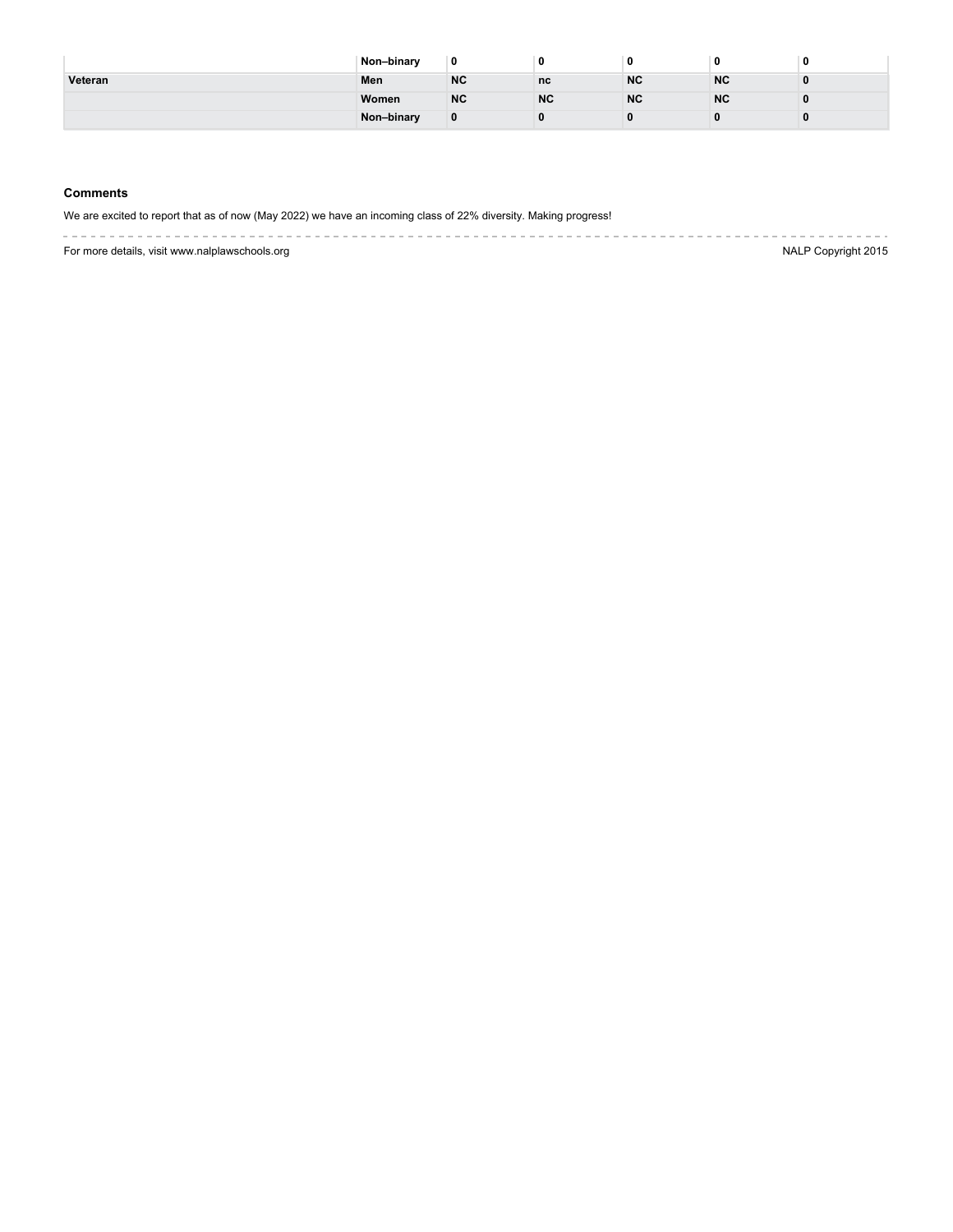http://law.unl.edu

#### **Degree Programs**

| Number of Students Enrolled:                      |      |
|---------------------------------------------------|------|
| Full-Time:                                        | 1641 |
| Evening:                                          | 1642 |
| Part-Time:                                        | 1643 |
| Other:                                            | 1644 |
| Fields of Study:                                  |      |
| LL.M. Degrees Offered:                            | 1645 |
| Is LL.M. grading system equivalent to JD system?  | 1646 |
| Joint degree programs offered?                    | 1647 |
| Number of LL.M. degrees awarded in previous year: | 1648 |

#### **JD Programs:**

#### **Special Training and Certification Programs:**

Lorem ipsum dolor sit amet, consectetur adipiscing elit. Pellentesque gravida pretium leo ac sodales. Praesent ut egestas nunc. Fusce sed dapibus nunc, nec varius neque. Sed rhoncus orci non placerat mattis. Maecenas lorem nunc, ultrices quis maximus eu, varius nec tortor. Phasellus dignissim libero ipsum, sit amet condimentum mauris eleifend et. Vestibulum congue id velit sit amet tincidunt. Suspendisse ac quam nec diam ultrices ultrices gravida id lacus. Morbi tempus, justo vel consequat venenatis, eros lectus placerat leo, cursus vehicula mi nibh eu lorem. Phasellus ultricies tellus nibh, ac tincidunt mi lacinia non.

Is Moot Court a required activity?

#### **Moot Court Program Description:**

Lorem ipsum dolor sit amet, consectetur adipiscing elit. Pellentesque gravida pretium leo ac sodales. Praesent ut egestas nunc. Fusce sed dapibus nunc, nec varius neque. Sed rhoncus orci non placerat mattis. Maecenas lorem nunc, ultrices quis maximus eu, varius nec tortor. Phasellus dignissim libero ipsum, sit amet condimentum mauris eleifend et. Vestibulum congue id velit sit amet tincidunt. Suspendisse ac quam nec diam ultrices ultrices gravida id lacus. Morbi tempus, justo vel consequat venenatis, eros lectus placerat leo, cursus vehicula mi nibh eu lorem. Phasellus ultricies tellus nibh, ac tincidunt mi lacinia non.

# **Explanation of Grading System**

| <b>Letter Grades</b> | <b>Other Grading System?</b> | <b>Numerical Equivalents</b> |
|----------------------|------------------------------|------------------------------|
| $A+$                 | $\overline{\phantom{0}}$     | 9                            |
| A                    | ٠                            | 8                            |
| A-                   | $\overline{\phantom{0}}$     | ٠                            |
| $B+$                 | ٠                            | 7                            |
| в                    | $\blacksquare$               | 6                            |
| в-                   | ٠                            | ٠                            |
| $C+$                 | $\overline{\phantom{0}}$     | 5                            |
| C                    | ٠                            | $\overline{\mathbf{4}}$      |
| c-                   | $\overline{\phantom{0}}$     | ٠                            |
| D                    | ٠                            | $\overline{2}$               |
| F                    | $\blacksquare$               | $\mathbf{0}$                 |

## **Comments:**

Beginning in Fall 2022, our 1L curriculum will be significantly changed. All classes will be semesterized and grades awarded in January. Previously 1L students only received 2 permanent grades at semester. Other permanent grades were not awarded until after they have completed their entire first year. For example, their Contracts grades for the year-long 6 credit class were not awarded until May.

#### **Minimum Grade Required to Attain:**

| Top 10%:                               | 1694 |
|----------------------------------------|------|
| Top 25%:                               | 1695 |
| Top 33%:                               | 1696 |
| Top 50%:                               | 1697 |
| Top 75%:                               | 1698 |
| Median GPA:                            | 1699 |
| Minimum grade required for graduation: | 1700 |
|                                        |      |

Do you have a pass/fail option? **Do you have a passe** open

Lorem ipsum dolor sit amet, consectetur adipiscing elit. Pellentesque gravida pretium leo ac sodales. Praesent ut egestas nunc. Fusce sed dapibus nunc, nec varius neque. Sed rhoncus orci non placerat mattis. Maecenas lorem nunc, ultrices quis maximus eu, varius nec tortor. Phasellus dignissim libero ipsum, sit amet condimentum mauris eleifend et. Vestibulum congue id velit sit amet tincidunt. Suspendisse ac quam nec diam ultrices ultrices gravida id lacus. Morbi tempus, justo vel consequat venenatis, eros lectus placerat leo, cursus vehicula mi nibh eu lorem. Phasellus ultricies tellus nibh, ac tincidunt.

| Are students ranked in their class?    | open                       |
|----------------------------------------|----------------------------|
| If so, how often?                      | Loren ipsum dolor sit amet |
| Will the school verify student grades? | open                       |
| _ _ _ _ _ _ _ _ _ _ _ _                |                            |

School's Verification Policy

Lorem ipsum dolor sit amet, consectetur adipiscing elit. Pellentesque gravida pretium leo ac sodales. Praesent ut egestas nunc. Fusce sed dapibus nunc, nec varius neque. Sed rhoncus orci non placerat mattis. Maecenas lorem nunc, ultrices quis maximus eu, varius nec tortor. Phasellus dignissim libero ipsum, sit amet condimentum mauris eleifend et. Vestibulum congue id velit sit amet tincidunt. Suspendisse ac quam nec diam ultrices ultrices gravida id lacus. Morbi tempus, justo vel consequat venenatis, eros lectus placerat leo, cursus vehicula mi nibh eu lorem. Phasellus ultricies tellusp>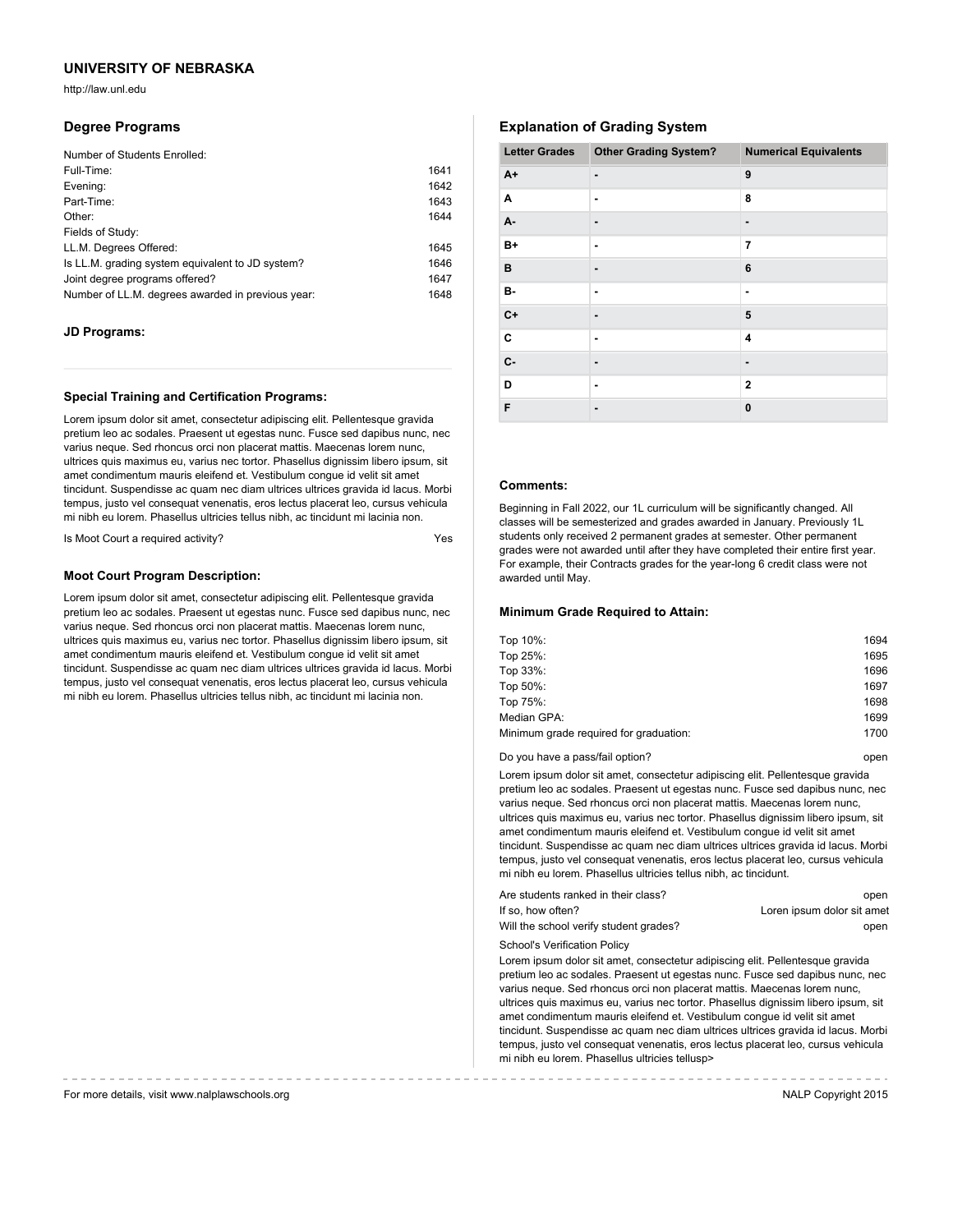http://law.unl.edu

# **Pre-Graduation Academic Honors**

# **Graduation Honors**

# **Areas of Practice & Employment**

| Areas of practice include both legal and non-legal positions: % of<br>employed students with jobs in area |                |  |
|-----------------------------------------------------------------------------------------------------------|----------------|--|
| <b>Private practice</b>                                                                                   | 55.3           |  |
| <b>Business and industry</b>                                                                              | 13.2           |  |
| Government                                                                                                | 112            |  |
| Judicial clerkship                                                                                        | 6.1            |  |
| Military                                                                                                  | $\overline{2}$ |  |
| <b>Public interest organization</b>                                                                       | 12.3           |  |
| Academic                                                                                                  | $\overline{2}$ |  |
| Job category not identified                                                                               | $\Omega$       |  |

| % of students with known location who are in employment<br>region |          |
|-------------------------------------------------------------------|----------|
| New England (CT, ME, MA, NH, RI, VT)                              | $\Omega$ |
| Middle Atlantic (NJ, NY, PA)                                      | .9       |
| East North Central (IL, IN, MI, OH, WI)                           | $\Omega$ |
| West North Central (IA,KS,MN,MO,NE,ND,SD)                         | 80.7     |
| South Atlantic (DE, DC, FL, GA, MD, NC, SC, VA, WV)               | 3.5      |
| East South Central (AL, KY, MS, TN)                               | 0        |
| West South Central (AR, LA, OK, TX)                               | 1.8      |
| Mountain (AZ,CO,ID,MT.NV.NM,UT,WY)                                | 10.5     |
| Pacific (AK,CA,HI,OR,WA)                                          | 2.6      |
| Non-US                                                            | $\Omega$ |

# **Jurisdictions:**

Nebraska South Dakota Colorado Texas Minnesota Utah Missouri Arizona Iowa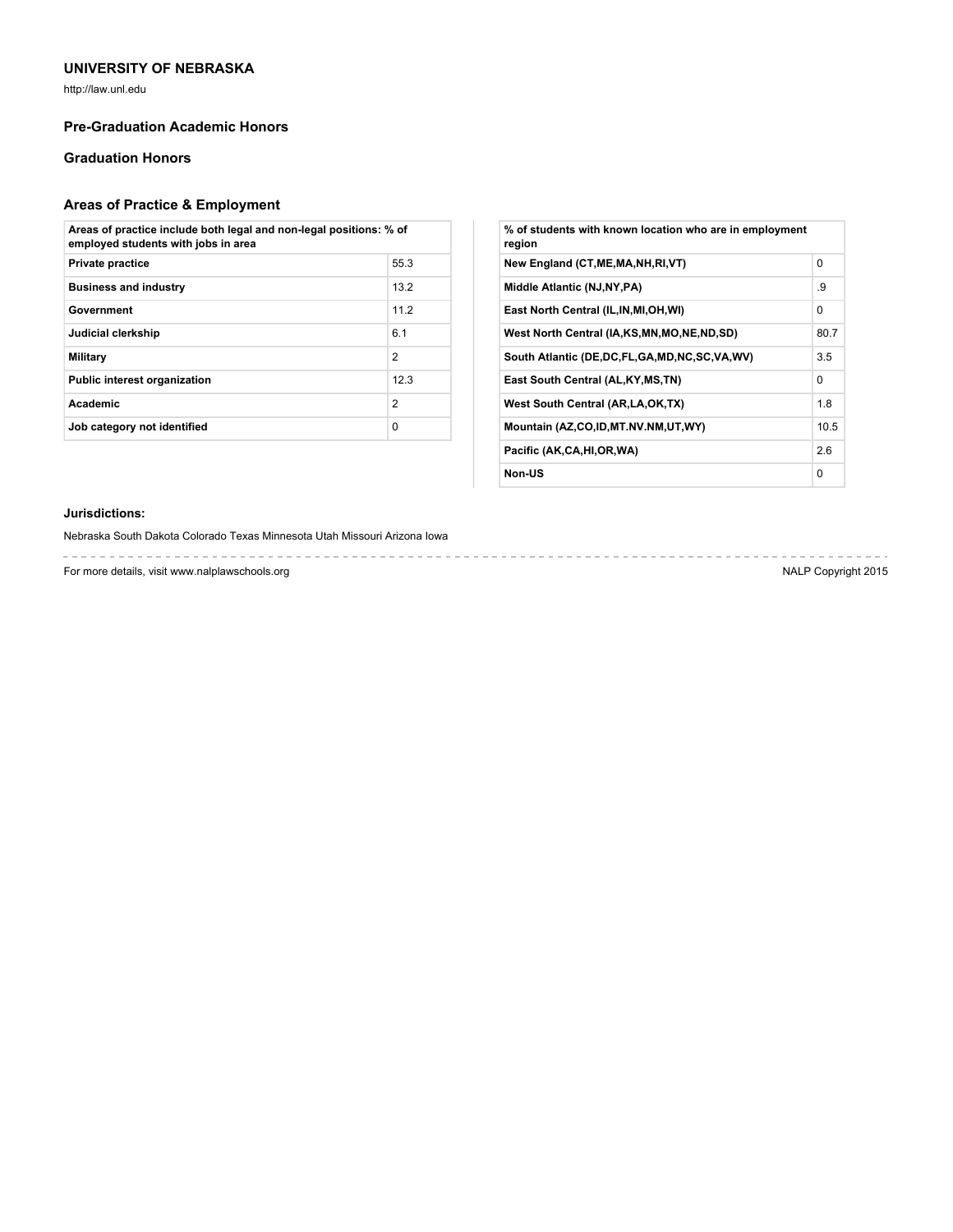http://law.unl.edu

# **OCI / Job Posting**

#### **OCI Reservations**

| OCI requests accepted by:     |             |
|-------------------------------|-------------|
| Mail - beginning date:        | 03/05/2021  |
| Phone - beginning date:       | 03/05/2021  |
| Email to - beginning date:    | 03/05/2021: |
| Online, URL - beginning date: | 03/05/2021: |

Any changes in OCI procedures or policies that will be in effect for the first time during Fall 2015:

We accept OCI requests on an on-going basis. We encourage employers to utilize our online Symplicity system (ROSCOE) but are willing to assist all who need it by phone, FAX or e-mail

OCI Date Assignment Procedure: First come first served OCI Fee? None OCI Date Confirmation Sent to Employers: 03/31/2022

If requested, our school will coordinate with:

We are happy to work with out-of-state employers to accommodate their travel schedules. All other employers are assisted on a first-come, first-serve basis.

Required Employer Forms:

Non-discrimination policy Agreement to leaving all offers open for 2-weeks Agreement to notify all students interviewed of the outcome

# **OCI Dates:**

| <b>OCI Interview Periods:</b>    | Spring 2021 1st day of OCI - January 30, 2021 |
|----------------------------------|-----------------------------------------------|
| Callback Period:                 | N/A                                           |
| Is video conferencing available? | Yes                                           |

Comments: We have both video conferencing and Skype available.

#### **Pre-OCI Material Distribution:**

| Are employers permitted to prescreen?                                                                                                                                                                                                                                        | Yes        |
|------------------------------------------------------------------------------------------------------------------------------------------------------------------------------------------------------------------------------------------------------------------------------|------------|
| OCI Drop date:                                                                                                                                                                                                                                                               | 07/18/2022 |
| Date student materials sent to employer:                                                                                                                                                                                                                                     | 08/08/2022 |
| Date interview schedule sent to employer:                                                                                                                                                                                                                                    | 08/12/2022 |
| Postage/express mail fee?                                                                                                                                                                                                                                                    | None       |
| Comments: Student materials are sent electronically on a rolling basis<br>depending on the date of the scheduled interviews. The application materials<br>for the first date of interviews will be sent on August 2st. Final schedules are<br>forwarded as soon as possible. |            |
| Do you provide resume collection or direct mail option for employers not<br>participating in OCI?                                                                                                                                                                            | Yes        |

| participating in OCI?                      |     |
|--------------------------------------------|-----|
| Are all OCI conducted in campus buildings? | Yes |

For more details, visit www.nalplawschools.org NALP Copyright 2015

#### **Other Interview Programs**

Midwest Public Interest Law Career Conference (coordinated by Chicago Area Law School Consortium) Patent Law Interview Program (coordinated by Loyola University Chicago School of Law) Equal Justice Works Conference and Career Fair in Washington DC Nebraska Legal Diversity Summit Cook County Bar Association Minority Law Student Job Fair

#### **Diversity Interview Programs**

See Section E

#### **For Employers who do not interview students on-campus, will you:**

| send, upon request, one package containing resumes/transcripts? | Yes |
|-----------------------------------------------------------------|-----|
| post a notice directing students to apply directly to employer? | Yes |

Postings are available online to our students, alumni, and reciprocating students or alumni. Jobs postings may be submitted online. Employers who do not already have an account in our system can see how to create one at http://law.unl.edu/career/employer Job Notices may also be mailed, telephoned, faxed, or e-mailed to Career Development at lawcareer@unl.edu Jobs are generally posted for 30 days unless the employer requests otherwise. We are happy to renew postings that have expired if the position has not been filled. All postings are free of charge. We are switching to 12 Twenty from Symplicity for the 2022-2023 academic year

Are employers permitted to prescreen?

If no, explain:

## **First Year Students**

First-year students are eligible for spring on-campus interviews. Job notices are viewable by students after October 15 but they are encouraged to not apply until December 1. Our first-year students do not receive permanent grades in all of their classes until the completion of the first year. They do, however, get some mid-term grades and receive Quartile Rankings in all of their classes which indicate how they are performing compared to their classmates. They can provide their mid-term grades along with these Quartile rankings in unofficial transcript form after the beginning of the second semester.